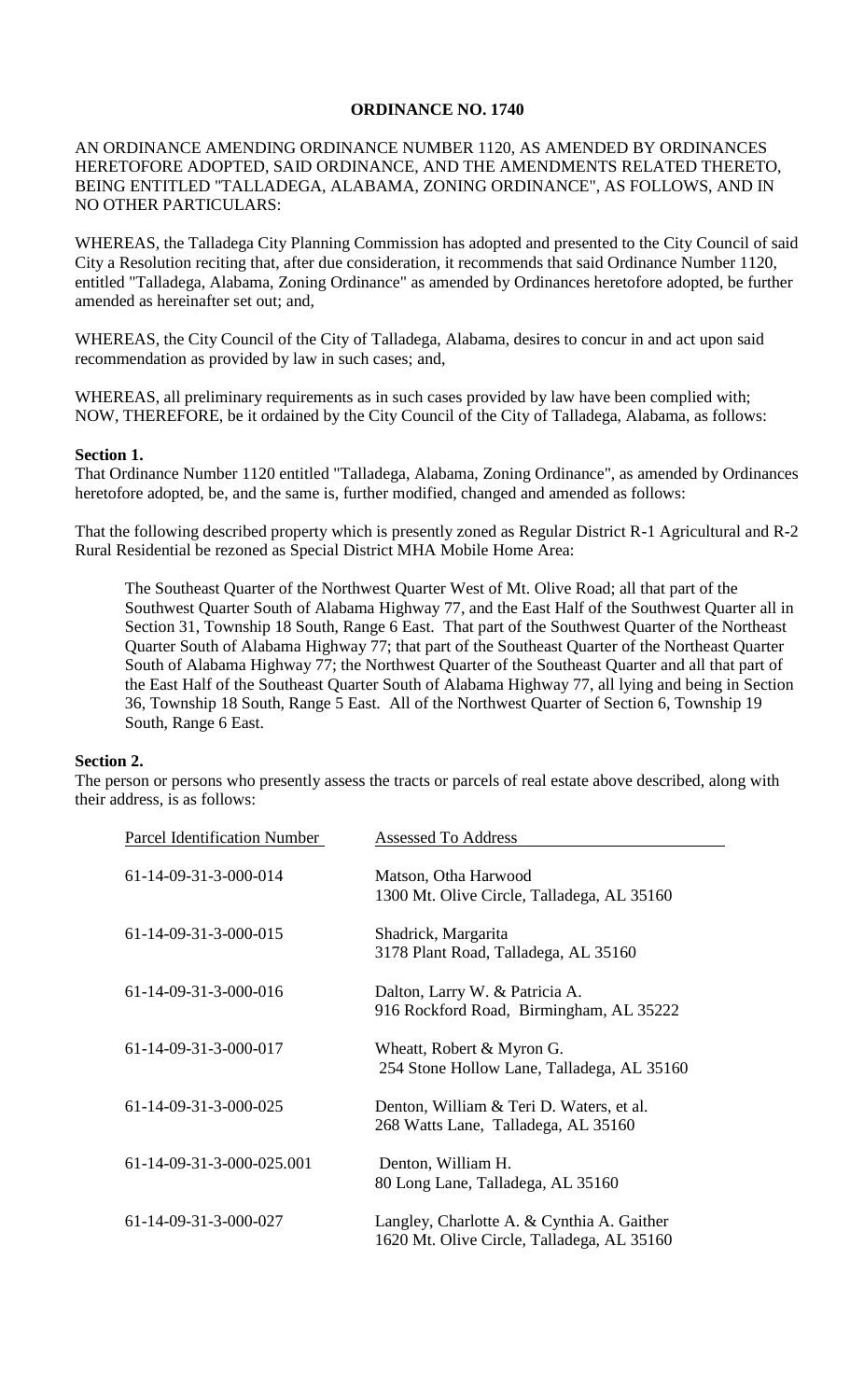| 61-14-09-31-3-000-027.001 | Webster, Jimmy W. & Mary Helen<br>1666 Mt. Olive Circle, Talladega, AL 35160 |
|---------------------------|------------------------------------------------------------------------------|
| 61-14-09-31-3-000-028     | Marcum, Clifton E. & Martha D.<br>222 Watts Lane, Talladega, AL 35160        |
| 61-14-09-31-3-000-029     | LR Haynes Managements, LLC<br>P.O. Box 835, Talladega, AL 35161              |
| 61-14-09-31-3-000-030     | Shurbutt, Joe A. & Mary W.<br>P.O. Box 965, Talladega, AL 35161              |
| 61-14-09-31-3-000-045     | Irvin, Michael J.<br>197 Watts Lane, Talladega, AL 35160                     |
| 61-14-09-31-3-000-046     | Prickett, Terry & Walton Lisa<br>200 Watts Lane, Talladega, AL 35160         |
| 61-14-09-31-3-000-046.001 | Prickett, Terry & Walton Lisa<br>200 Watts Lane, Talladega, AL 35160         |
| 61-14-09-31-3-000-047     | Abrams, Orean<br>6740 Brittany Place, Pinson, AL 35126                       |
| 61-14-09-31-3-000-048     | Webster, Jimmy W. & Mary Helen<br>1666 Mt. Olive Circle, Talladega, AL 35160 |
| 61-14-09-31-3-000-048.001 | Webster, Jimmy W. & Mary Helen<br>1666 Mt. Olive Circle, Talladega, AL 35160 |
| 61-14-09-31-3-000-049     | Duke, Drennern & Odell<br>1760 Mt. Olive Circle, Talladega, AL 35160         |
| 61-14-09-31-3-000-049.001 | Curry, Burford E. & Vera Long<br>1708 Mt. Olive Circle, Talladega, AL 35160  |
| 61-14-09-31-3-000-050     | Wilkerson, Patricia K. Leffew et al.<br>212 Sunset, Centre, AL 35960         |
| 61-14-09-31-3-000-051     | Gaither, James L. & Barbara B.<br>1739 Mt. Olive Circle, Talladega, AL 35160 |
| 61-14-09-31-3-000-052     | Diggs, Freida O.<br>103 Yester Lane, Talladega, AL 35160                     |
| 61-14-09-31-3-000-053     | Waites, Autrey F., Jr.<br>1838 Mt. Olive Circle, Talladega, AL 35160         |
| 61-14-09-31-3-000-054     | Martin, Ruby Lee S.<br>12 Watts Lane, Talladega, AL 35160                    |
| 61-14-09-31-3-000-055     | McMichen, Bettye<br>40 Watts Lane. Talladega, AL 35160                       |
| 61-14-09-31-3-000-057     | Hupertz, Hilary<br>78 Watts Lane, Talladega, AL 35160                        |
| 61-14-09-31-3-000-058     | Johnson, Ronald<br>109 Belmont Avenue, Apt. 12, Talladega, AL 35160          |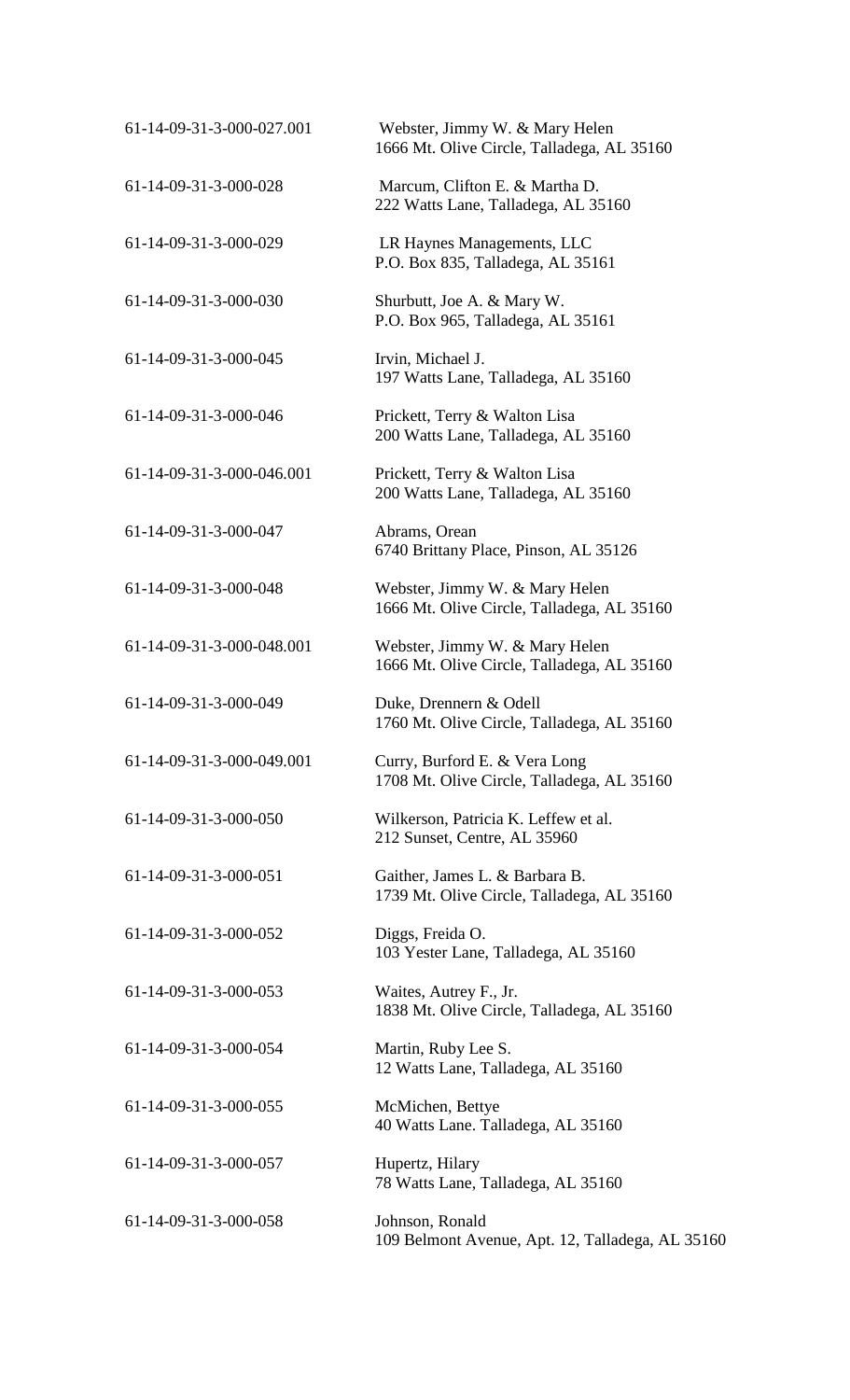| 61-14-09-31-3-000-059     | Moore, Jo Ann<br>111 Watts Lane, Talladega, AL 35160                         |
|---------------------------|------------------------------------------------------------------------------|
| 61-14-09-31-3-000-060     | LC Haynes Managements, LLC<br>P.O. Box 835, Talladega, AL 35161              |
| 61-14-09-31-3-000-060.001 | Moore, Jo Ann<br>111 Watts Lane, Talladega, AL 35160                         |
| 61-14-09-31-3-000-060.002 | LR Haynes Managements, LLC<br>P.O. Box 835, Talladega, AL 35161              |
| 61-14-09-31-3-000-063     | Moody, Nara Faye<br>2321 Ashland Hwy, Talladega, AL 35160                    |
| 61-14-09-31-3-064         | Miller, John Clark<br>2315 Ashland Hwy, Talladega, AL 35160                  |
| 61-14-09-31-3-064.001     | Thornell, Faye Brown<br>2315 Ashland Hwy, Talladega, AL 35160                |
| 61-14-09-31-3-065         | Miller, John Clark<br>2315 Ashland Hwy, Talladega, AL 35160                  |
| 61-14-09-31-3-066         | Gentry, Creston L. & Joyce<br>2309 Ashland Hwy, Talladega, AL 35160          |
| 61-14-09-31-3-067         | Foster, James F.<br>2305 Ashland Hwy, Talladega, AL 35160                    |
| 61-14-09-31-3-068         | Thornton, Reita & Johnny<br>2237 Clairmont Springs Road, Talladega, AL 35160 |
| $61-14-09-31-3-069$       | State of Alabama<br>P.O. Box 2381, Sylacauga, AL 35150                       |
| 61-14-09-31-3-069.001     | State of Alabama<br>10 Riverside Street, Franklin, GA 30217                  |
| 61-14-09-31-3-069.002     | Hosea, Charlotte<br>4022 Kelly Creek Lane, Moody, AL 35004                   |
| 61-14-09-31-3-070         | Jenks, Zella<br>2109 Ashland Hwy, Talladega, AL 35160                        |
| 61-14-09-31-3-071         | Lackey, Todd B.<br>108 Hendricks Street, Talladega, AL 35160                 |
| 61-14-09-31-3-072         | Hallman, Jimmie<br>2075 Ashland Hwy, Talladega, AL 35160                     |
| 61-14-09-31-3-073.001     | Smith, Alice F.<br>184 Rosebud Lane, Talladega, AL 35160                     |
| 61-14-09-31-3-073.002     | Smith, Alice F.<br>184 Rosebud Lane, Talladega, AL 35150                     |
| 61-13-07-36-4-000-006     | Presley, Bobby Lee<br>P.O. Box 711, Talladega, AL 35161                      |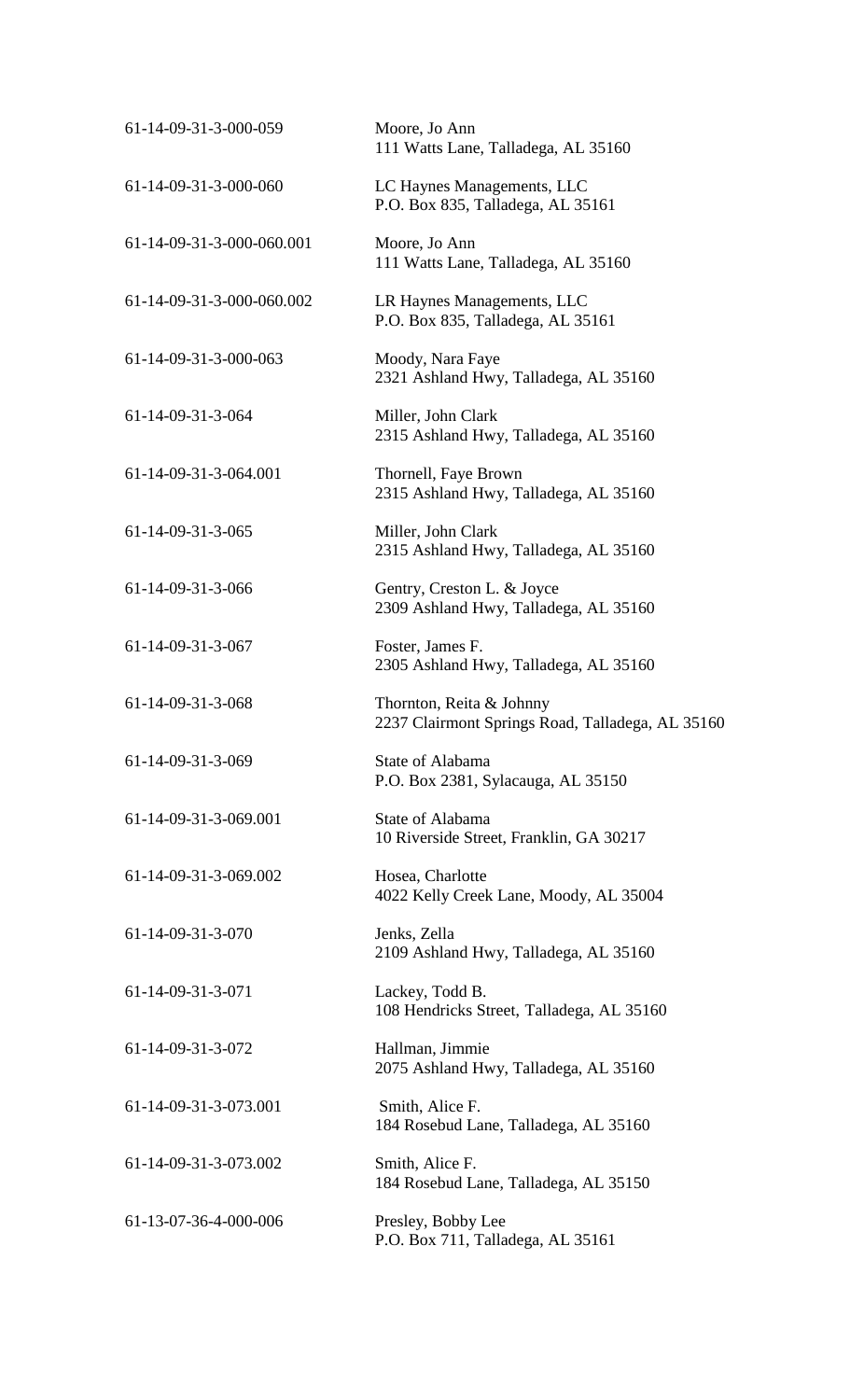| 61-13-07-36-4-000-007     | Jones, Annie Louise<br>1905 Ashland Hwy, Talladega, AL 35160                    |
|---------------------------|---------------------------------------------------------------------------------|
| 61-13-07-36-4-000-008     | Denny, Brittney<br>61 Freeman Drive, Talladega, AL 35160                        |
| 61-13-07-36-4-000-008.001 | Patterson, Hattie Mae<br>61-1/2 Freeman Street, Talladega, AL 35160             |
| 61-13-07-36-4-000-009     | Johnson, James E., Sr.<br>85 Freeman Drive, Talladega, AL 35160                 |
| 61-13-07-36-4-000-010     | Barnett, Thomas M. & Thomas O.<br>35600 Hwy 280, Sylacauga, AL 35150            |
| 61-13-07-36-4-000-011     | Billingsley, Elijah<br>104 Freeman Drive, Talladega, AL 35160                   |
| 61-13-07-36-4-000-012     | Green, Balinda C.<br>105 Freeman Drive, Talladega, AL 35160                     |
| 61-13-07-36-4-000-012.001 | Green, Balinda C.<br>105 Freeman Street, Talladega, AL 35160                    |
| 61-13-07-36-4-000-013     | Smith, Martha Rebecca<br>140 Freeman Street, Talladega, AL 35160                |
| 61-13-07-36-4-000-023     | Butler, Ronald B. & Elizabeth<br>2005 Ashland Hwy, Talladega, AL 35160          |
| 61-13-07-36-4-000-024     | Ford, Herbert & Linda<br>2011 Ashland Hwy, Talladega, AL 35160                  |
| 61-13-07-36-4-000-025     | Ford, Herbert T. & Linda Fay<br>2011 Ashland Hwy, Talladega, AL 35160           |
| 61-13-07-36-4-000-026     | Patterson, Perry Gene<br>2017 Ashland Hwy, Talladega, AL 35160                  |
| 61-13-07-36-4-000-026.001 | State of Alabama<br>2019 Ashland Hwy, Talladega, AL 35160                       |
| 61-13-07-36-4-000-033     | Horne, William H. & Helen H.<br>2031 Ashland Hwy, Talladega, AL 35160           |
| 61-13-07-36-4-000-033.002 | Harvell, Mark Allen<br>2025 Ashland Hwy, Talladega, AL 35160                    |
| 61-13-07-36-4-000-034     | Bonifay, Julia & Shirley Horne<br>2033 Ashland Hwy, Talladega, AL 35160         |
| 61-13-07-36-4-000-034.001 | Gunter, Kathy Caldwell & Steve Windell<br>2035 Ashland Hwy, Talladega, AL 35160 |
| 61-13-07-36-4-000-035     | Lackey, Brenda<br>634 Curry Station Road, Munford, AL 36268                     |
| 61-13-07-36-4-000-044.002 | Everidge, Jaqueline & Reegina Battle<br>P.O. Box 223, Talladega, AL 35161       |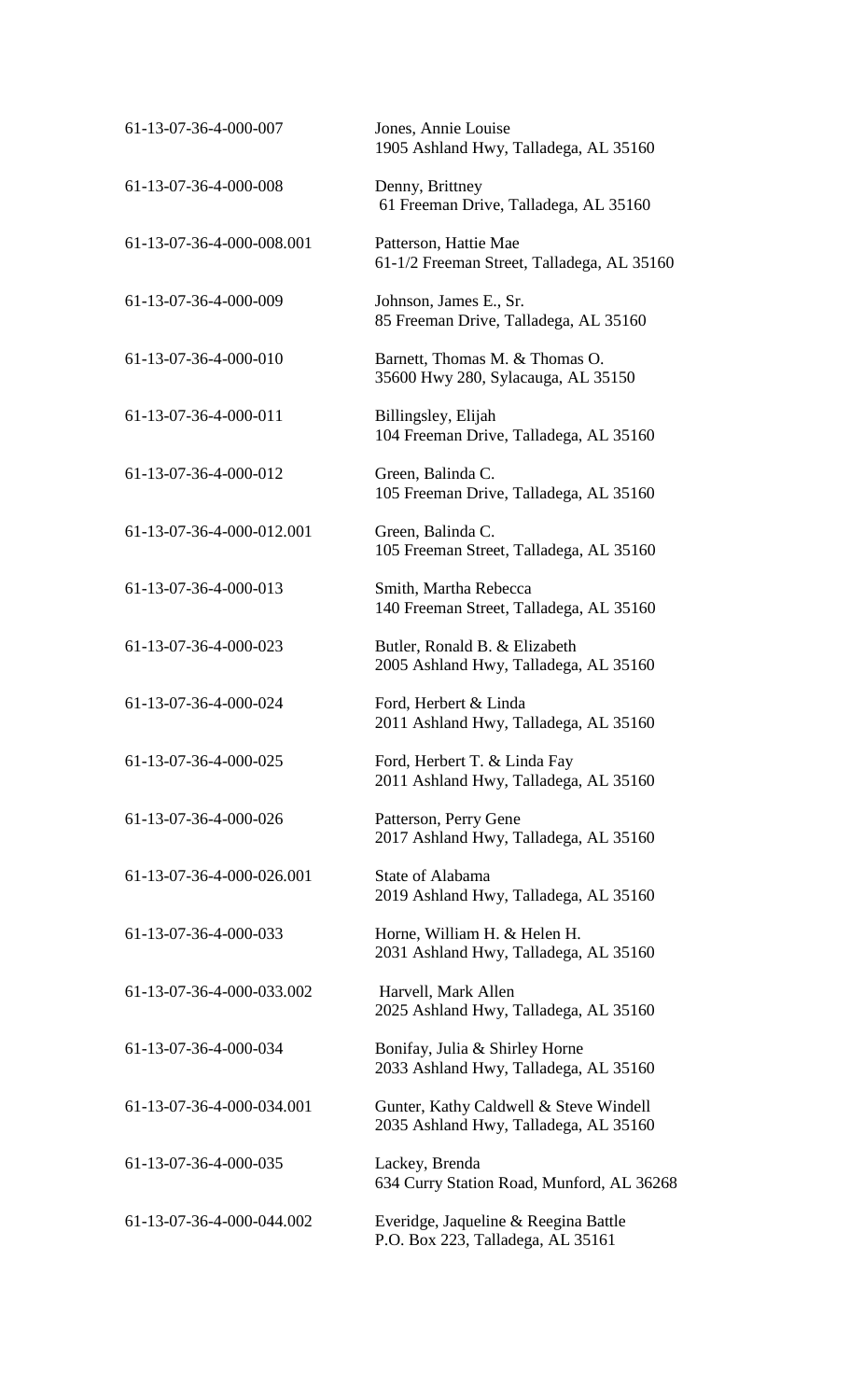| 61-13-07-36-4-000-045.001 | Hurst, James L. & Trixie W. Smith<br>P.O. Box 223, Talladega, AL 35161             |
|---------------------------|------------------------------------------------------------------------------------|
| 61-13-07-36-4-000-033.002 | Waites, WA & Janie Marie<br>103 Geneva Road, Talladega, AL 35160                   |
| 61-13-07-36-4-000-034     | Waites, WA & Janie Marie<br>103 Geneva Road, Talladega, AL 35160                   |
| 61-13-07-36-4-000-035     | Miller, Clifford Ray<br>216 South Street, Talladega, AL 35160                      |
| 61-13-07-36-4-000-036     | Bailey, Linda P.<br>1807 Ashand Hwy, Talladega, AL 35160                           |
| 61-13-07-36-4-000-037     | Blankenship, Franklin D., Jr. & Sharon L.<br>1903 Ashand Hwy, Talladega, AL 35160  |
| 61-13-07-36-1-000-020     | Kulk, Cynthia D.<br>121 Waites Road, Talladega, AL 35160                           |
| 61-13-07-36-1-000-021     | Waites, WA & Janie Marie<br>103 Geneva Road, Talladega, AL 35160                   |
| 61-13-07-36-1-000-033.002 | Waites, WA & Janie Marie<br>103 Geneva Road, Talladega, AL 35160                   |
| 61-13-07-36-1-000-034     | Waites, WA & Janie Marie<br>103 Geneva Road, Talladega, AL 35160                   |
| 61-13-07-36-1-000-035     | Miller, Clifford Ray<br>216 South Street, Talladega, AL 35160                      |
| 61-13-07-36-1-000-036     | Bailey, Linda P.<br>1807 Ashland Hwy, Talladega, AL 35160                          |
| 1-13-07-36-1-000-037      | Blankenship, Franklin D., Jr. & Sharon L.<br>1903 Ashland Hwy, Talladega, AL 35160 |
| 61-17-03-06-0-000-021     | Williams, Mollie M. (LE)<br>2436 Ashland Hwy, Talladega, AL 35160                  |
| 61-17-03-06-0-000-022     | Stockdale, James, Jr. & Cherie<br>2434 Ashland Hwy, Talladega, AL 35160            |
| 61-17-03-06-0-000-023     | Stockdale, James, Jr. & Cherie<br>2434 Ashland Hwy, Talladega, AL 35160            |
| 61-17-03-06-0-000-024     | Stockdale, James, Jr. & Cherie<br>2434 Ashland Hwy, Talladega, AL 35160            |
| 61-17-03-06-0-000-025     | Tucker, Charlie, Jr. & Mary Nell<br>1869 Mt. Olive Circle, Talladega, AL 35160     |
| 61-17-03-06-0-000-026     | Swain, Mose & Mildred<br>2430 Ashland Hwy, Talladega, AL 35160                     |
| 61-17-03-06-0-000-027     | Swain, Mildred & Mose<br>2430 Ashland Hwy, Talladega, AL 35160                     |